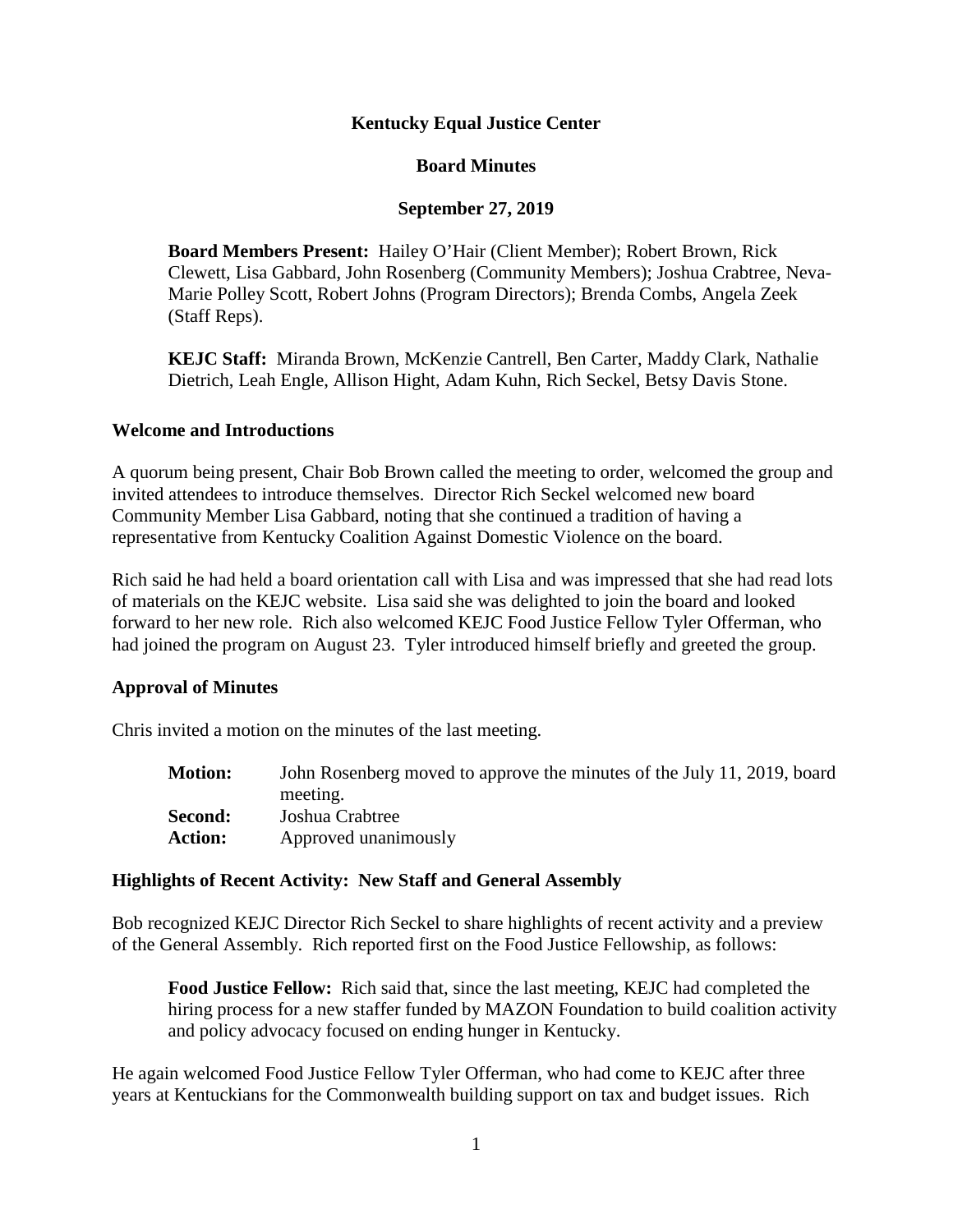said the capsule job description for the Fellow, as set out in the grant proposal, was "policy smart coalition organizer."

Rich noted that at the last meeting he had pledged to share KEJC staff thoughts about issues and priorities in the 2020 General Assembly. He set the stage for the discussion by observing that the 2020 Session would be a 60-day, budget-making Session. Rich said the two candidates for Governor had different philosophies and priorities, with implications for multiple issues affecting low income and working Kentucky families—Medicaid, teachers, schools, pensions and immigration among them.

Regarding advocacy priorities, Rich said that long ago KEJC did detailed surveys of legal services program staff to determine high priority issues. He said that after the 1995 Congress imposed more restrictions on lobbying by programs, it no longer made sense to have a process in which legislative priorities appeared to be controlled by votes from the programs.

Rich added that survey results in reality had always been balanced with multi-factor judgments about impact, support from allies, potential legislative champions and more. He said that today KEJC drew on multiple touchstones to identify issues: task force discussions; calls from the programs about recurring problems; guidance from trusted national partners; and discussions with state allies and community partners.

Rich said that most substantive areas of KEJC legislative and administrative advocacy fell within longstanding subject matter areas of statewide legal services task forces: health and public benefits, consumer, housing, and family law. He said KEJC's grounding in immigration law services through Maxwell Street Legal Clinic brought immigration issues into the mix. He said the Workers' Rights Task Force connected KEJC with diverse non-legal aid partners.

Rich said one set of new and emerging issues for KEJC came at the intersection of civil and criminal law, including support for re-entry, bail reform and improvement in expungement fees. He then highlighted a handful of policy topics the program might work on including:

- Surprise medical bill protection (unless federal proposals took the wind out of state sails)
- Due process in collection of UK Hospital debt by the Department of Revenue
- Exemptions in debt collection and garnishment
- Expungement fees
- Statewide Uniform Residential Landlord Tenant Act (a long shot)
- New attempts to diminish UI benefits

Rich said one bright spot was potential bipartisan support for a bill to end the current ban on drug felons receiving SNAP, an item that fit the re-entry theme. More troubling, the legislative Public Assistance Reform Task Force—with a report due before the Session—might recommend new barriers to K-TAP, SNAP and Medicaid, including work requirements, photo IDs, drug testing and more.

Bob Brown asked for details on the debt collection exemptions. Ben said that a new report to be issued soon by National Consumer Law Center would show that Kentucky got an "F" in how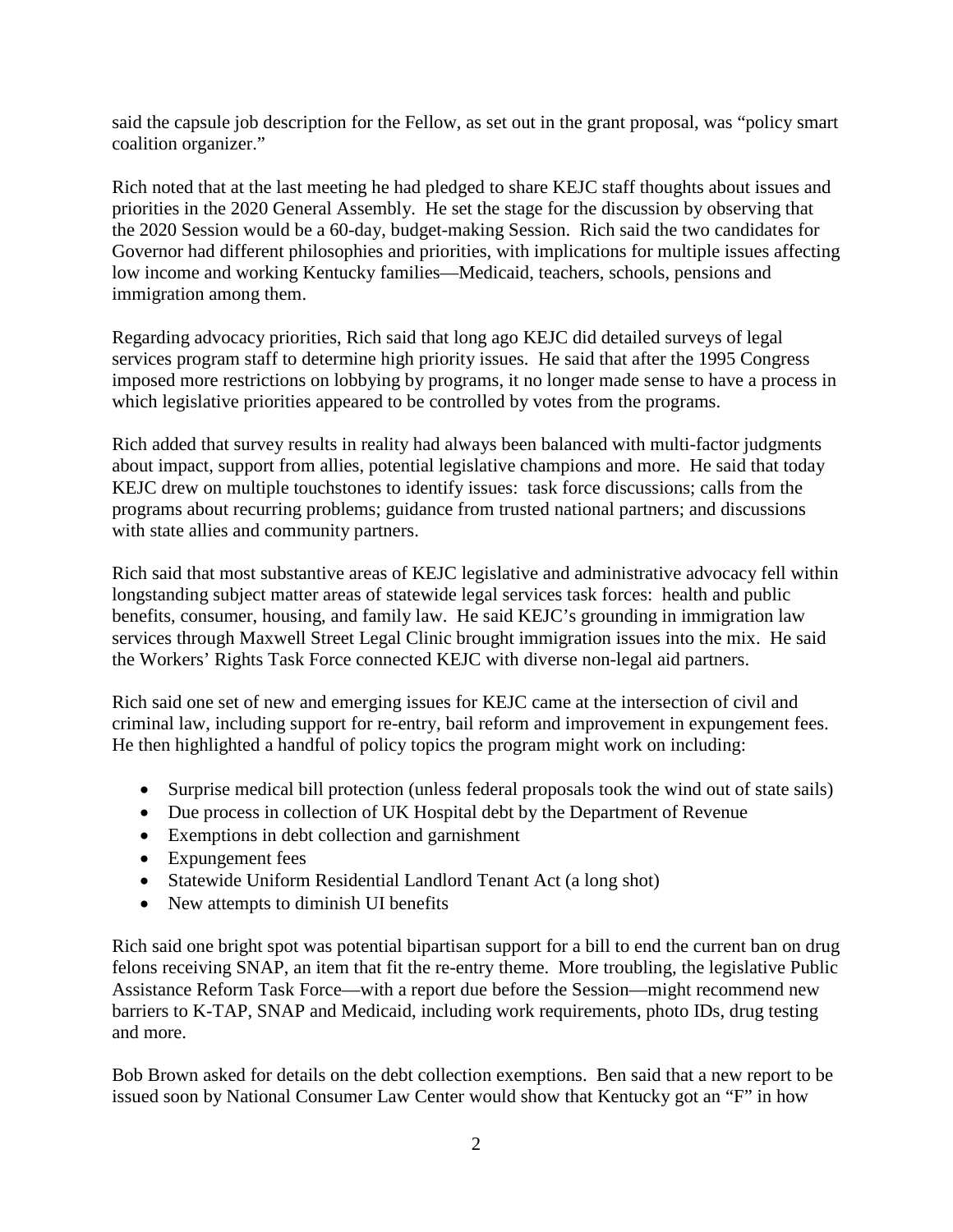much of earnings, bank accounts and the value of homes was protected in debt collection. Ben said that "the state is using criminal penalties to extract cash from predominantly poor people." Bob said he was interested in issues of criminal forfeiture of assets.

Bob also took the opportunity to pass along compliments he had received about KEJC's policy advocacy, saying the program was seen by seasoned observers in Frankfort as constructive, competent and effective in its work.

#### **Administration and Development: Financial Report and Development Update**

Rich reviewed the cover sheet for the financial report, as follows:

**Profit and Loss Budget Overview FY 2019:** anticipated a loss of - \$59,389 offset by \$80,000 in advance Public Welfare grant funds.

**Profit and Loss through August 31:** showed a gain of \$26,800 compared to an expected loss of -\$46,183—a positive variance of \$72,983.

**Balance Sheet as of August 31:** showed Total Current Assets of \$387,636, down from \$430,146 on June 30 and up 50.54% percent from \$257,505 on August 31, 2018.

**Income and Expense Charts:** 81.67% of spending was payroll. 66.48% of income was from grants.

Rich said that he had revised his end-of-year carryover forecast slightly to \$345,971 in order to take into account projected year-end balances of \$42,689 in new grants.

Rich said that estimated unrestricted assets had declined slightly from \$54,011 at the end of June to \$48,144 at the end August, in part reflecting a normal mid-year slump in unrestricted donations. He noted that his goal had been to keep unrestricted assets at 10 percent of budget. He said the goal had proven elusive, especially with the large VOCA grant now raising the denominator and requiring cash match.

For several years, Rich said, the plan had been to build unrestricted assets above 10 percent of budget and then invest the excess above 10 percent in development and a deeper administrative bench. Rich said that KEJC might need a new strategy to invest in new things, including a more aggressive approach to building operations into grants and a search for capacity-building grants.

Rich said the picture might change mid-2020, if and when Public Welfare Foundation made good on its promised transition support as its worker's rights project ended. The Foundation president had told Rich that KEJC would receive a \$250,000 transition grant. Rich said that she and the program's grant officer seemed to like the idea of using part of the transition grant to build development capacity.

Rich said that the Foundation for a Healthy Kentucky "Boots on the Ground" grant had now been paid. He said the grant award was retroactive to April 1, the day after previous grant year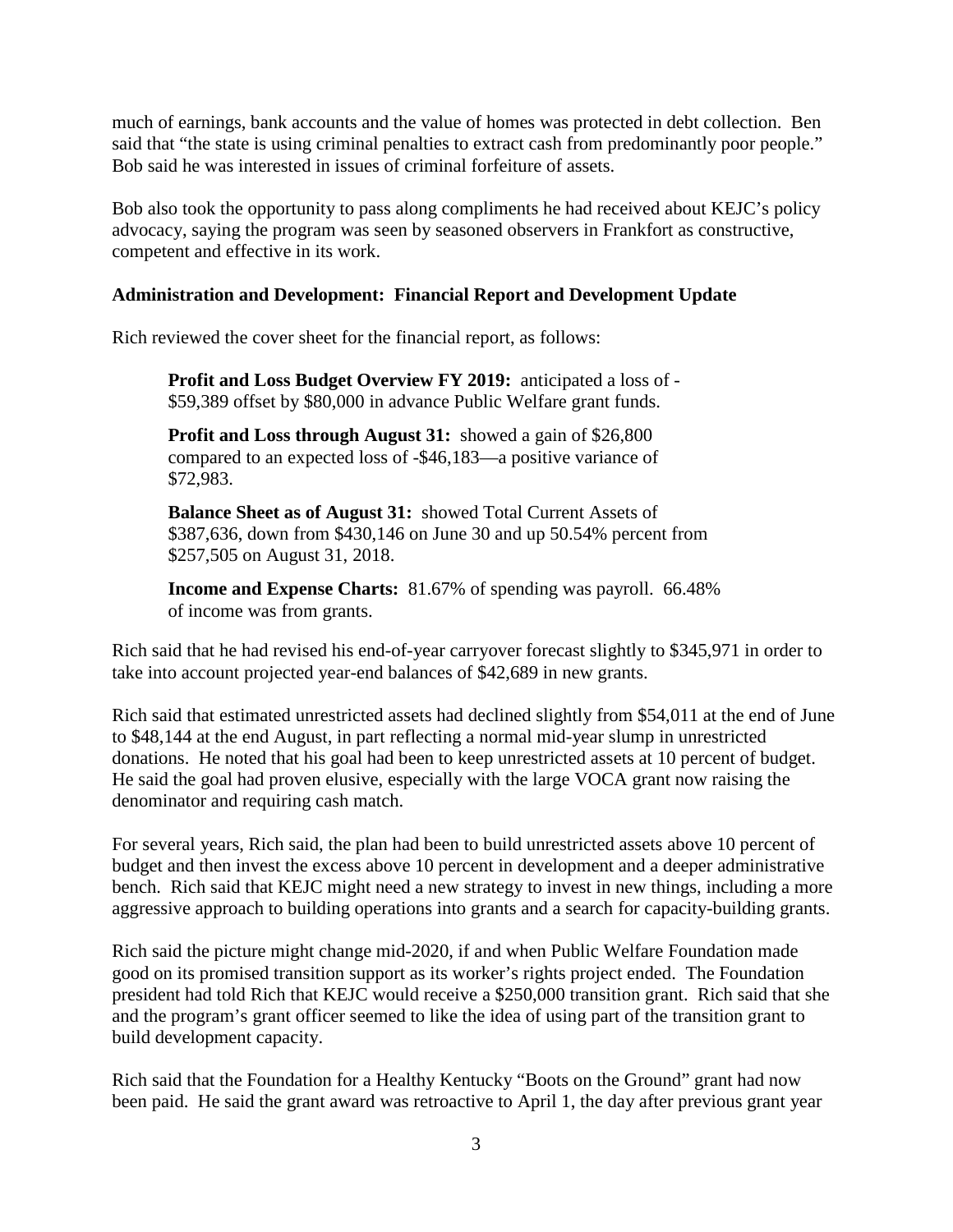ended, so that KEJC recouped what it had spent out of pocket. He said KEJC had fronted the money in the meantime as new staff at the Foundation worked through their review process.

Turning to the Budget vs. Actual figures, Rich said income was running at 104.9% of budget and expense at 93.7%, a favorable ratio. He said the low spending figure was brought about mainly by the temporary vacancy in the Health Law Fellowship. He said another factor was the subgrant KEJC paid to the legal aid programs under the "Boots" grant. He said he had held off paying it until the Boots money was in hand.

Good news on income, Rich said, came from a series of new grants that had not been in the base budget. Rich said they were easy to spot among the income lines on the Budget vs. Actual page because they had a zero budget amount but a positive actual. He said the biggest one was MAZON Foundation support for the Food Justice Fellowship (\$64,712).

Rich said that the balance sheet now included the value of equipment purchases made in 2018 and depreciation for equipment for the year ending December 31, 2018.

Rich said unrestricted reserves would last 0.65 months if the program received no new income and lived solely off its unrestricted funds, down slightly from 0.73 months at the end of June. He said total reserves would last 5.22 months, again down slightly. The figures were set out in a spreadsheet, with the trends illustrated in a chart.

Rich's handout on "KEJC Recent Fundraising Effort" showed \$620,962 sought so far in 2019, with \$398,669 awarded (64%) and one large grant still pending: the VOCA grant (\$215,426 in federal funds). Rich said that award of the VOCA funds would bring KEJC close to 100 percent in effective return.

Rich said he had made a good run at pulling off a Maxwell Street  $20<sup>th</sup>$  anniversary event on November 14 at the Lyric Theatre, but ultimately decided it was too much of stunt to do it. He said that a later date in March or April, past the holiday fund-raising season, would be better. The good news, he said, was that he had met with consultants who could help plan and carry off the event, including:

- An event planner recommended by former KEJC director Rona Roberts
- An fundraising assistant recommended by Tyler

Rich noted that the event planner had made clear that the event would require staff and volunteer help beyond just her and Rich. He said he was pleased with staff response about helping the "day of."

Rich said that the ticket price for the Maxwell Street event was still under consideration. He said that in 2009, staff and volunteers for the Maxwell Street  $10<sup>th</sup>$  anniversary wanted to set the price at \$75, perhaps because funding was short. Rich said he would consider a lower price this time or a simpler alternative event geared to friends and family rather than donors.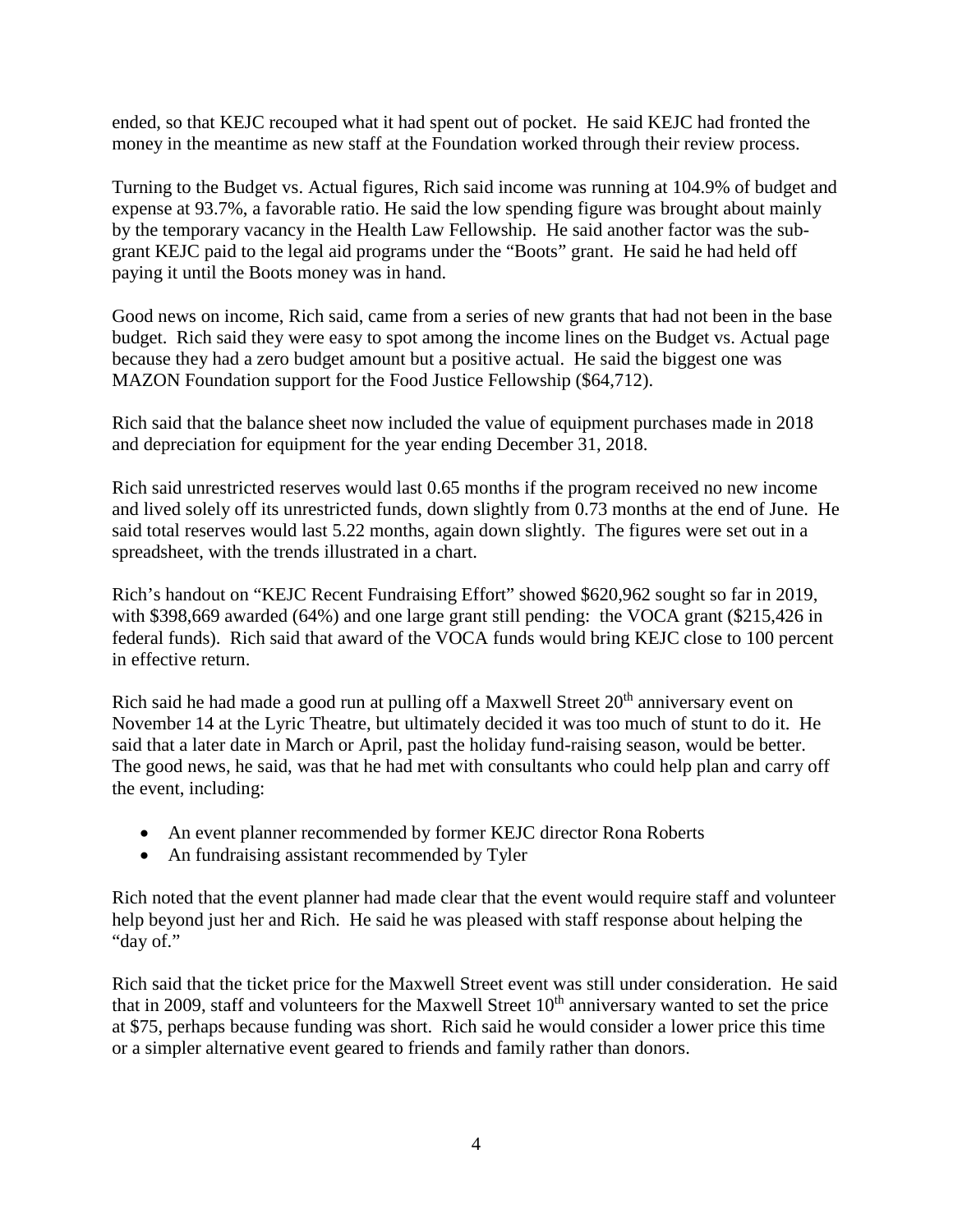#### **Administration and Development: Audit and 990 FY 2018**

Rich said he had compiled and delivered the materials requested by auditor Vickie Richardson. He said the KEJC 990 would be prepared, circulated to the board and filed by the November 15 deadline. He said the audit would be finalized shortly thereafter for review first by the KEJC Audit Committee and then by the board.

#### **Administration: Proposed Budget Assumptions for 2020**

Bob next invited Rich to address plans for the 2020 budget. Rich said he had included a one page sheet of "KEJC Proposed Budget Assumptions for 2020" in the board package. He said he wanted to review the assumptions with the Board before using them as guidelines to prepare a budget for the coming year.

The first budget assumption laid a foundation for the budget process, stating that the "goal is to make a budget than can be paid for with known or predictable income while maintaining unrestricted reserves of about 8 percent of budget.

Rich said he had lowered the reserve percentage from 10 percent to 8 in light of the big new VOCA figure in the denominator. Additional assumptions:

- Identified a core staff of Director, Senior Staff Attorney and Maxwell Street attorney who could be paid for by grants, unrestricted income or reserves above the target
- Specified that workers' rights, health, outreach, VOCA and communications positions were grant funded
- Said that KEJC would pursue the sustainability plan it had submitted to CLINIC for the DOJ Accredited Rep position
- Said that Maxwell Street Legal Assistants would be paid from Maxwell Street grants or unrestricted Maxwell Street income
- Proposed that, to the extent permitted, new grant proposals would include funding for communications, development and administrative assistance
- Called for numerical goals for both fundraising and reserves

Item 10 said that staff salary increments would take into account findings of the board committee on salary comparability as set out in sample salary scales, with a target increase of 2% and a goal to update the scales during the year in preparation for FY 2021. Rich said he had begun to gather salary scales from the programs for the comparability study and might propose some initial adjustments based on what he saw.

Neva Polley Scott said that for her program, Legal Aid Society (Louisville), she had reached out to legal services programs for salary comparability data. Rob Johns of AppalRed said that the Legal Services Corporation made available useful data in its online fact book. Josh Crabtree said that Legal Aid of the Bluegrass had hired a consultant to help develop new salary scales.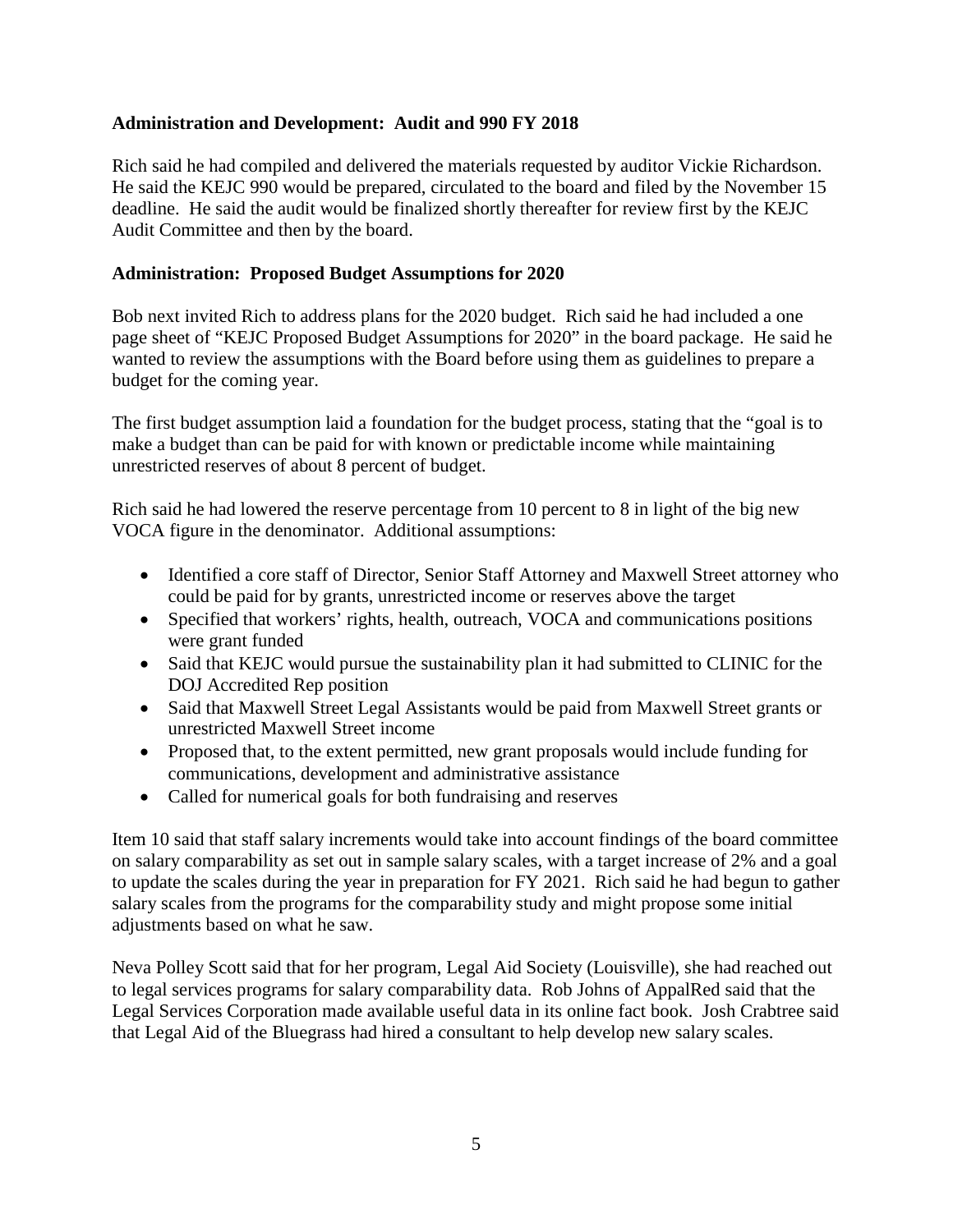Bob Brown observed that the value of benefits packages was a factor in comparability. Josh said that the Legal Aid of the Bluegrass study found that no one was underpaid and that benefits were good, but that entry and early year salaries should be brought up.

#### **Governance and Strategic Planning: Staff Reps Election Process**

Bob next recognized Rich to address the election process for Staff Reps from the legal services programs to the KEJC board. Rich said Staff Reps were nominated and elected by their peers in the programs once every two years. He said the two year terms of current Staff Reps were nearing their end. He said would soon post a call for nominations followed by an online voting process to be completed by the next board meeting in December.

During discussion, members of the board revisited the idea of forming Executive Committee to work with Rich in between meetings. John Rosenberg noted that all the LSC-funded programs in the state had executive committees. He said the composition was often the officers plus the immediate past chair and a representative or two from the board at large.

Several members endorsed the idea of the Executive Committee, while adding that the intent was not to micro-manage the program. Member Rick Clewett said an Executive Committee could help and advise Rich with "mid-level" matters that did not need the attention of the full board. Rich said he would look at what the bylaws required for creation of a new committee and review ideas for next steps with Bob before the next meeting.

#### **Governance and Strategic Planning: Strategic Planning Proposal**

Rich said that KEJC's last strategic planner, Karen Rignall, was up for tenure this year at UK and therefore felt she wouldn't have time to assist with the new round of planning. Rich said that Karen had recommended several people, that he had spoken to one and that she in turn had prepared a preliminary proposal and an estimate for consideration.

Rich said he liked the proposal, which called first for an assessment of the current plan and performance, to be followed by participatory planning and crafting of the new plan. He said the estimated total fee for both phases exceeded \$10,000. Members weighed in on the cost. After energetic discussion, a consensus appeared to emerge that the rate was within market expectations and the value of planning worth it.

Several other points were raised during the discussion. Josh said that his program had done an LSC-mandated needs assessment as a prelude to strategic planning. He said the plan in turn was developed in house, taking up several hundred hours of his time. Josh said the needs assessment "kind of wrote the strategic plan."

Neva noted that her predecessor Jeff Been had used consultants from the Kent School of Social Work at U of L. Josh said that his program's "gaps in services" report drew on the Center for Economic Analysis, with staffing by a Kennedy School graduate student. Chair Bob Brown suggested that Rich work with the consultant to fine tune the proposal, perhaps to whittle down the number of planning sessions from four to a lesser number.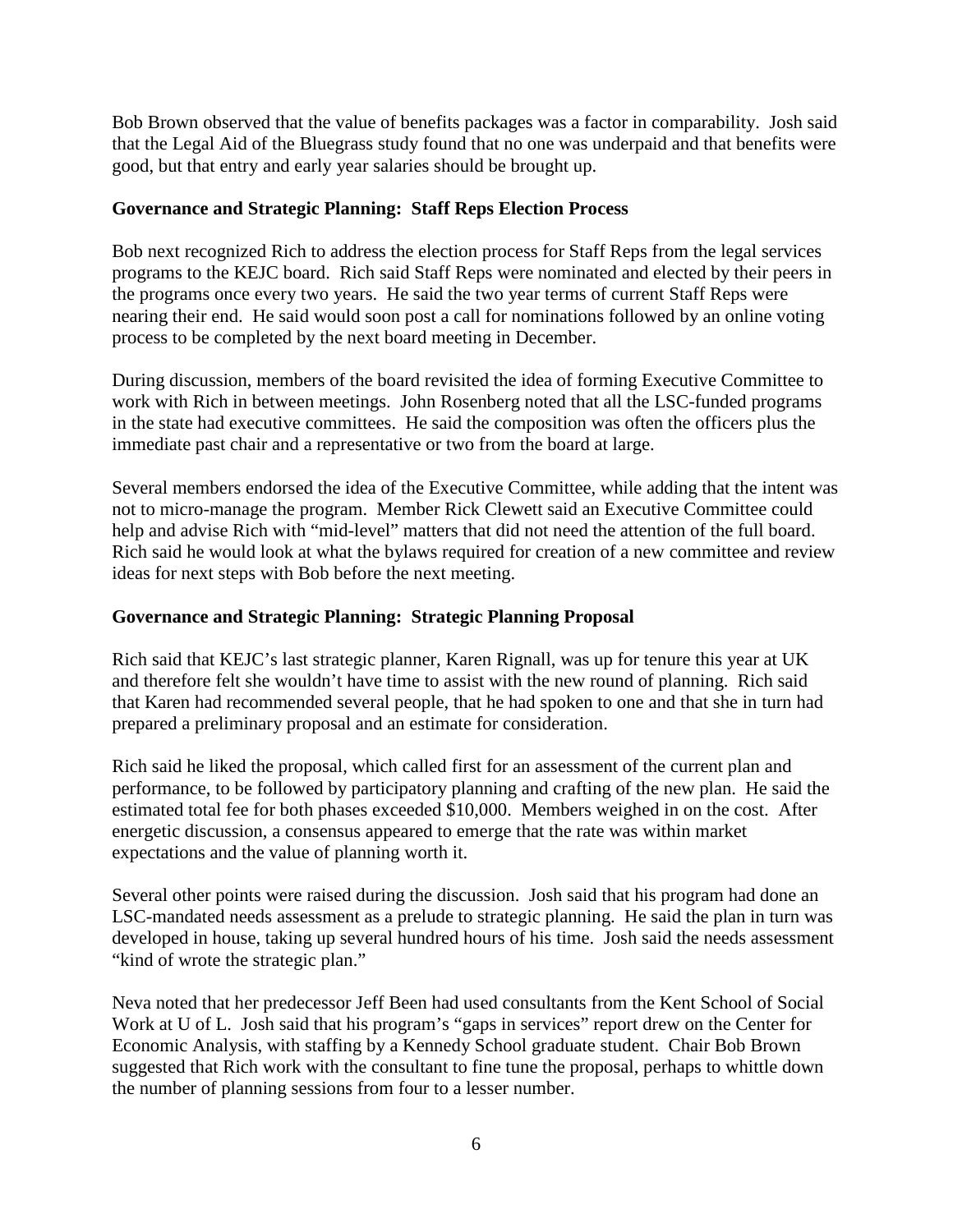## **Governance and Strategic Planning: Report of the Personnel Policy Committee**

Committee Chair Neva Scott said that the committee had recognized the need for outside legal analysis and recommendations as a foundation for the update of the policies. She said that having a foundation of compliance and best practice set out by outside counsel would leave the committee room to consider discretionary elements of the policy.

Josh Crabtree said that Kathleen Carnes of Dinsmore and Northern Kentucky University had done a good job reviewing personnel policies for Legal Aid of the Bluegrass for a reduced rate. Rich said that he would contact her before the next board meeting to explore potential work for KEJC.

## **Governance and Strategic Planning: Report of the Legal Work Oversight Committee**

In the absence of committee chair Chris Frost, there was no formal report from the committee. Instead, Senior Counsel Ben Carter brought the board up to date on KEJC's internal staff-based Legal Work Committee. Ben said the committee had met and paged through KEJC's professional liability policy as a touchstone for current—and sound—practice.

Ben said he had obtained from Rob the latest AppalRed case acceptance policies and had begun to adapt them for KEJC. He said the internal work group favored the idea of setting aside asset tests, in part to be consistent with KEJC's advocacy on public benefits. Ben said the draft policy would allow KEJC to represent people at higher income levels if the issues and resolution in their cases would help low income people, as might often be the case in addressing medical debt.

## **Next Meeting Date**

Rich said the next meeting was scheduled for December 12.

## **Staff Reports Summaries**

KEJC staff reported on activities, issues, projects and successes. The reports followed the new format begun in 2018, featuring fewer but longer reports and allowing more time for board discussion. The topics at the current meeting included:

- a Public Benefits Catchup, with details from Betsy, Miranda and Tyler
- an update on Maxwell Street Legal Clinic

No board action was required in response. For more detail, see written staff reports—including reports from other staff—on the KEJC board web page under the September 27, 2019, heading at: <https://www.kyequaljustice.org/board-meetings>

## **Adjournment**

| <b>Motion:</b> | Brenda Combs moved to adjourn the meeting. |
|----------------|--------------------------------------------|
| Second:        | John Rosenberg                             |